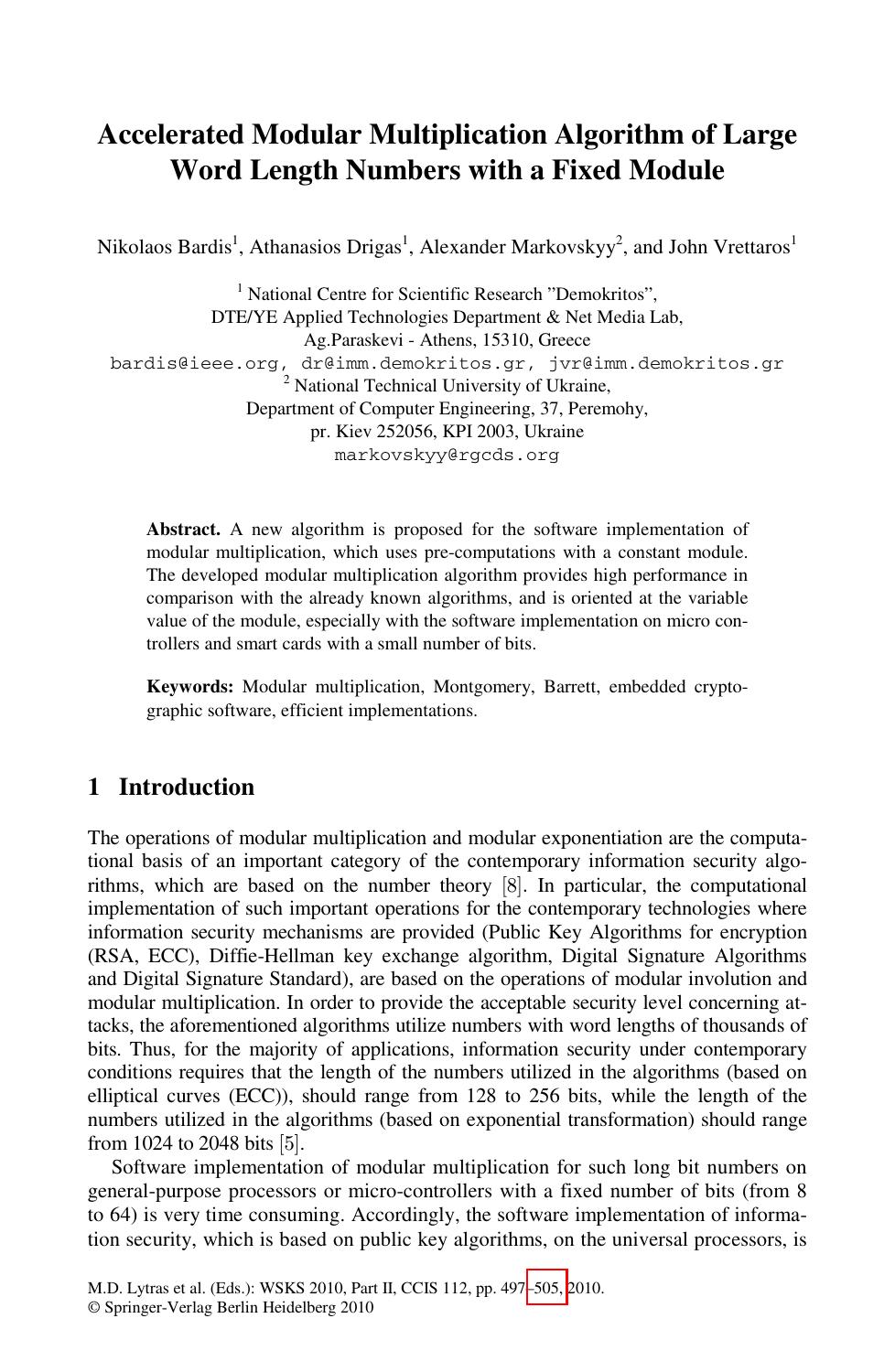carried out several orders slower in comparison with the symmetric algorithms (such as DES or AES), with the condition of ensuring adjacent levels of security attacks. The problem of the speed performance of the modular arithmetic operations of large numbers during the cryptographic algorithms implementation, is especially grave for low-length bit micro-controllers [2].

The basic operation of the modular arithmetic utilized in algorithms of that class, is the modular involution, i.e., the calculation  $A^{K}$  mod M. In this case, the majority of the cases of modular involution are carried out by the method of "squaring and multiplications" [1], which uses a number of multiplications close to the theoretical minimum. Based on this, in order to increase the performance of the algorithms implementation by software, it is important to decrease the time needed for the modular multiplication.

Consequently, searching for possibilities to increase the performance of modular multiplications with the use of software implementation on the general purpose processors and micro-controllers, is important and vital.

### **2 Principal Notations and Effectiveness Estimation Model of the Modular Multiplication Algorithms**

The basic operation of the modular arithmetic, utilized in the information security algorithms is modular multiplication, i.e., the calculation *R=A*⋅*B mod M*.

It is assumed that the result R, coefficient A, multiplicand B and module M are nbits binary numbers, and that the high-order bit of the module is equal to one:  $2^{n-1} \le M$ *2n* , and that the co-factors are lower than the module: A<M, B<M.

It is also assumed that the operation of modular multiplication is performed on the k- bits general purpose processors, microprocessors or micro-controllers.

Accordingly, each of the numbers, which participate in the operation of modular multiplication can be represented in the form of  $s = n/k$  - bits words:

$$
A = \sum_{j=0}^{s-1} a_j \cdot 2^{j \cdot k}, B = \sum_{j=0}^{s-1} b_j \cdot 2^{j \cdot k}, M = \sum_{j=0}^{s-1} m_j \cdot 2^{j \cdot k} \tag{1}
$$

where  $a_i$ ,  $b_i$ ,  $m_i$  – k-bits word,  $j \in \{0, \ldots, s-1\}$ .

In contrast to the classical modular multiplication algorithm [1], contemporary algorithms [3], [6], do not use the operation of division, which is ineffectively realized on the general purpose processors. Based on this, as a criterion of the productivity evaluation of the software implementation of modular multiplication algorithms, the total operation time of multiplication and addition, which are the basic operations of the contemporary algorithms of modular multiplication, is usually examined [5].

It is assumed that the result of the multiplication command of two k- bits numbers is a 2k - bits representation. By denoting:

 $q_m$  – as the number of the required multiplication commands

 $t_m$  – as the execution time needed for each command

 $q_a$  – as the number of additional commands

 $t_a$  - as the execution time of each additional command the estimation time of modular multiplication calculation of  $n$ - bits numbers, which is acceptable for the comparative accuracy analysis is:  $q_m \cdot t_m + q_a \cdot t_a$ .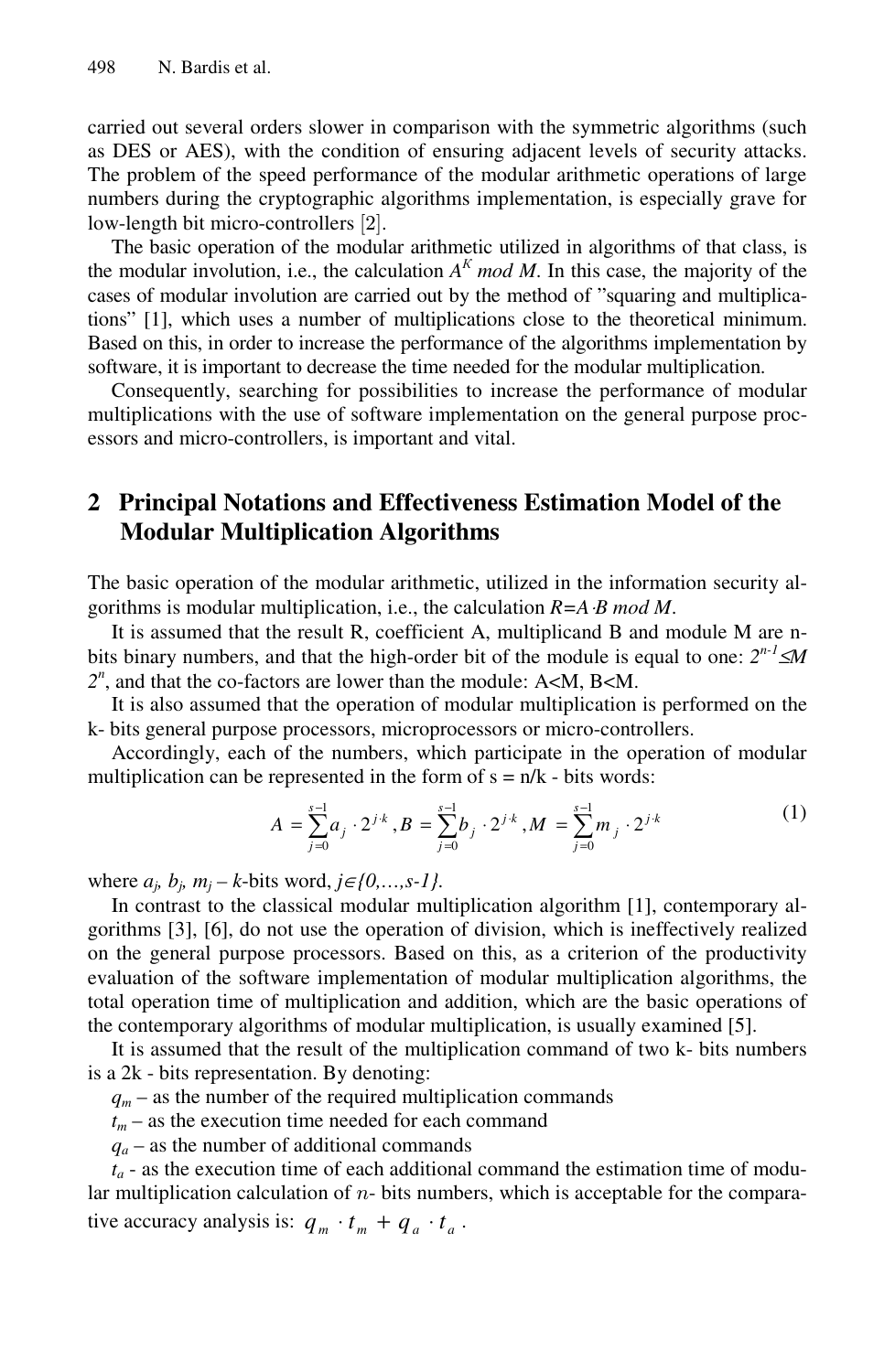If the execution time of the multiplication and addition commands on the processor is  $w = t_{mu}/t_a$ , then the execution time of the modular multiplication can be represented as  $t_a \cdot (w \cdot q_m + q_a)$ .

# **3 Brief Analysis of the Contemporary State of the Acceleration Problem: The Software Implementation of the Modular Multiplication**

The classical algorithm for the modular multiplication software implementation [1] without detailing the method of the  $Reduce(X)$  procedure execution (which returns the modular reduction of  $X$ ), is described as follows in the C++ language, in Algorithm 1.

**Algorithm 1.** Classical scheme of word-by-word Modular Multiplication

```
R=0:
for(i=0; i<s; i++)
{
  Y=0;
   for (j=0; j<s; j++) 
  Y+= (a_i * b_i) < (i * k);R += Reduce(Y);
  if (i < s-1)\{B \ll \ll=k;
     Reduce(B); 
    } 
} 
Reduce(R);
```
The operation of multiplication is performed word-by-word: each  $j$  -th ( $j=0,...,$ s-1) the k- bits word of coefficient  $a_i$  is multiplied by shifting each of s words of multiplicand in B. The obtained product 2k- bits are added, forming (n+k) - bits, which is a partial representation of the product:

$$
a_j \cdot B = \sum_{i=0}^{s-1} a_j \cdot b_i \cdot 2^{i \cdot k} \tag{2}
$$

Following this, the modular reduction of the partial expression is carried out, obtaining j-th partial residual  $R_i = a_i \cdot B \mod M$ . The result of the modular multiplication *R*=*A*⋅*B* mod *M* is formed as the sum of the modular reductions of the partial expression of the product:  $R=(R_0+R_1+\ldots+R_{s-1}) \mod M$ .

The classical modular reduction algorithm is achieved with the use of the operation of the integer division of 2k bits divisible to the k- bits divider, obtaining a quotient and a residual.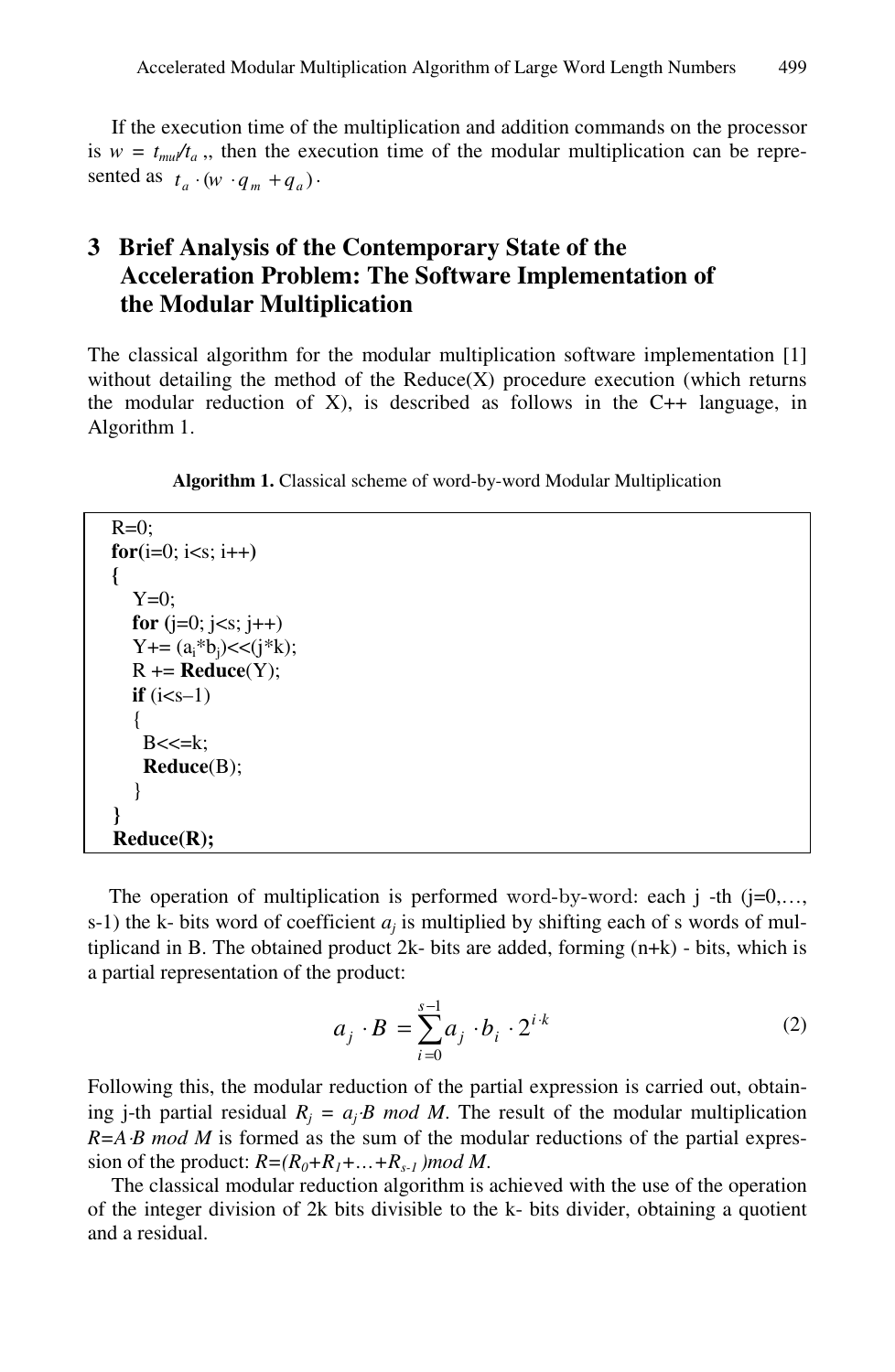Since the division of the *n*- bits numbers on the *k*- bits processor  $(n>>k)$  is carried out very ineffectively, the calculation of the reduction in the classical algorithm requires  $s(s+25)$  operations of multiplication and soperations of the integer division [3].

At present, various algorithms are proposed [2], [3], [5], which increase the performance of the software implementation of the modular multiplication operation. The largest part of the aforementioned algorithms realize the increase in the performance of modular multiplication due to the acceleration of modular reduction by the exception of the operation of integer division, which is used in the classical algorithm [1].

Nowadays, the most effective method of modular multiplication is the Montgomery algorithm [6], which is well adjusted to the architecture of universal processors. The Montgomery algorithm substitutes the operation of division into the random module M by the divisions into power of 2, which effectively are realized by SHIFTS. The operation of modular reduction in Montgomery's algorithm requires  $s(s+1)$  operations of multiplication.

The general computational complexity of the implementation of the Montgomery modular multiplication algorithm on a k - bits processor is determined by  $2s^2 + s$  operations of multiplication and by  $4s^2+4s+2$  additions. Accordingly, the calculation time  $T_M$  of Montgomery's algorithm on the k- bits processor can be calculated approximately as follows:

$$
T_M = (2 \cdot s^2 + s) \cdot t_m + (4 \cdot s^2 + 4 \cdot s + 2) \cdot t_a = t_a \cdot (s^2 \cdot (2 \cdot w + 4) + s \cdot (w + 4) + 2)
$$
 (3)

Known algorithms assume that each calculation of modular multiplication is produced with the new values of co-factors A, B and of the module M. However, the analysis of the practical application of information security algorithms, which use modular multiplication, shows that both their keys, and respectively the module change relatively rarely. This offers the potential possibilities of further decrease of the computational complexity of modular multiplication by simplification in the reduction. The practical implementation of such possibilities requires special research and development. On this basis new modular multiplication algorithms should be developed, which will contain a constant module.

The purpose of this work is the development of an effective modular multiplication algorithm of large numbers on general purpose processors with a constant module.

#### **4 Analysis of the Possibilities of Accelerating the Modular Multiplication in the Information Security Systems**

The information security algorithms are based on cryptographic properties. This particular cryptographic property has to do with the non solution using an analytical method of "number theory" tasks. These algorithms require the special complex procedures of the generation of keys.

In particular, the widely used (in practice) algorithm RSA [5] uses a complex procedure to obtain the three numbers d, e and M, of length n from 1024 to 2048 bits, which satisfy the identity  $A^{de} = A$ . The process of the coding of the block A of a certain message consists of the calculation of  $C=A^e \mod M$ , and the decoding of block A is realized with the calculation of  $A = C^d \mod M$ . The pair of numbers  $\langle d, M \rangle$  composes the public key, while the pair *<e,M>* composes the private key.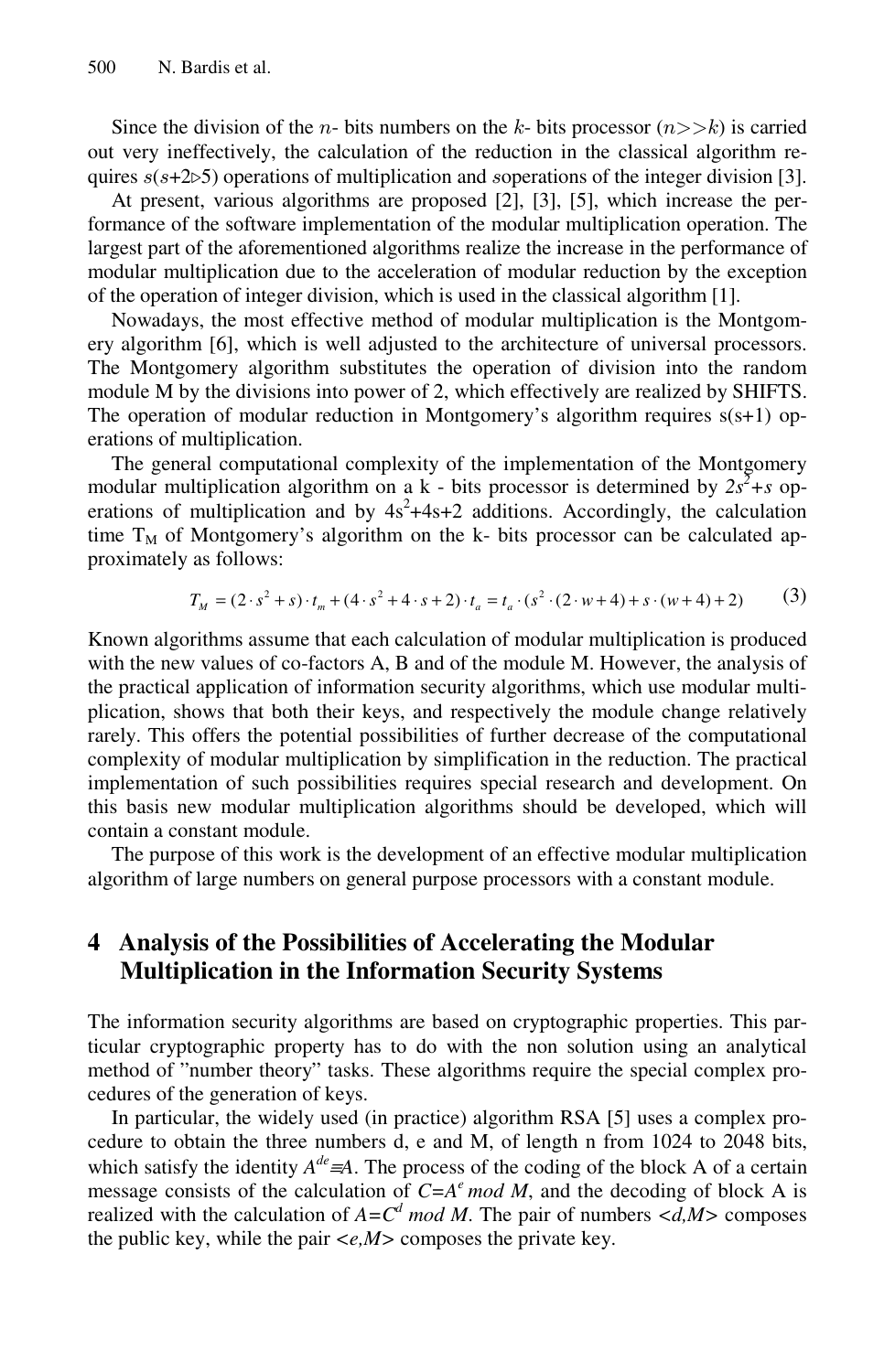One of the aforementioned keys depending on the protocol that the RSA uses is public, while the other is private. The analysis of the practical use of an RSA algorithm shows that the keys change relatively rarely so that with the use of the same key, tens of thousands of information blocks are processed. This makes it possible to consider that in the process of computational implementation, the RSA key and consequently the module are both in effect constant. Analogous reasonings can also be applied to a number of other, standardized and widely utilized in practice information security algorithms and in particular to the Digital Signature Standard algorithm [5].

The constancy of the module M makes it possible to simplify the calculation of modular reduction in the multiplication process due to the use of precomputational results. Such pre-computations depend only on the value of the module M and therefore, they are carried out once with a change in the module. The results of the precomputations remain in the tabular memory and are used repeatedly with each modular multiplication calculation.

In the modular multiplication implementation, the part of the computational resources is strictly used for the calculation of multiplication and the other part for the modular reduction implementation.

In different modular multiplication algorithms [6], [7] the specific weight of expenditures for these two procedures varies. Table 1 gives the quantity of the multiplication operations and the word divisions, which are utilized in the most known modular multiplication algorithms for the calculation of the product A·B and the modular reduction implementation [3].

It is obvious that the possibilities of decreasing the number of operations for the calculation of the product A·B due to the pre-computations with a constant module, are completely limited, since the module itself is not used directly in such calculations.

Therefore, the basic reserve for increasing the speed of the software implementation of modular multiplication, is the use of pre-computations for decreasing the computational complexity of modular reduction.

Data analysis, given in Table I shows that with the use of pre-computations, the greatest effect of the decrease in the implementation time of modular multiplication, is achieved. This takes place due to the reduction of the time expenditures for the modular reduction.

| <b>Algorithm</b> | Quantity<br>multiplications<br>k-bits word for<br>calculation A-B | Quantity<br>multiplications<br>k-bits word for<br>modular reduction | Quantity<br>divisions word<br>for modular<br>reduction |
|------------------|-------------------------------------------------------------------|---------------------------------------------------------------------|--------------------------------------------------------|
| Classical        |                                                                   | $s^2 + 2.5 \cdot s$                                                 | s                                                      |
| <b>Barrett</b>   | $s^2$                                                             | $s^2 + 4 \cdot s$                                                   |                                                        |
| Montgomery       | $s^2$                                                             | $s^2 + s$                                                           |                                                        |

**Table 1.** Quantity of operations of multiplication

Quantity of multiplication operations and division above the  $k$ - bits words, utilized by different modular multiplication algorithms and calculation of the multiplication of the expression  $A \cdot B$  and the residual of module M.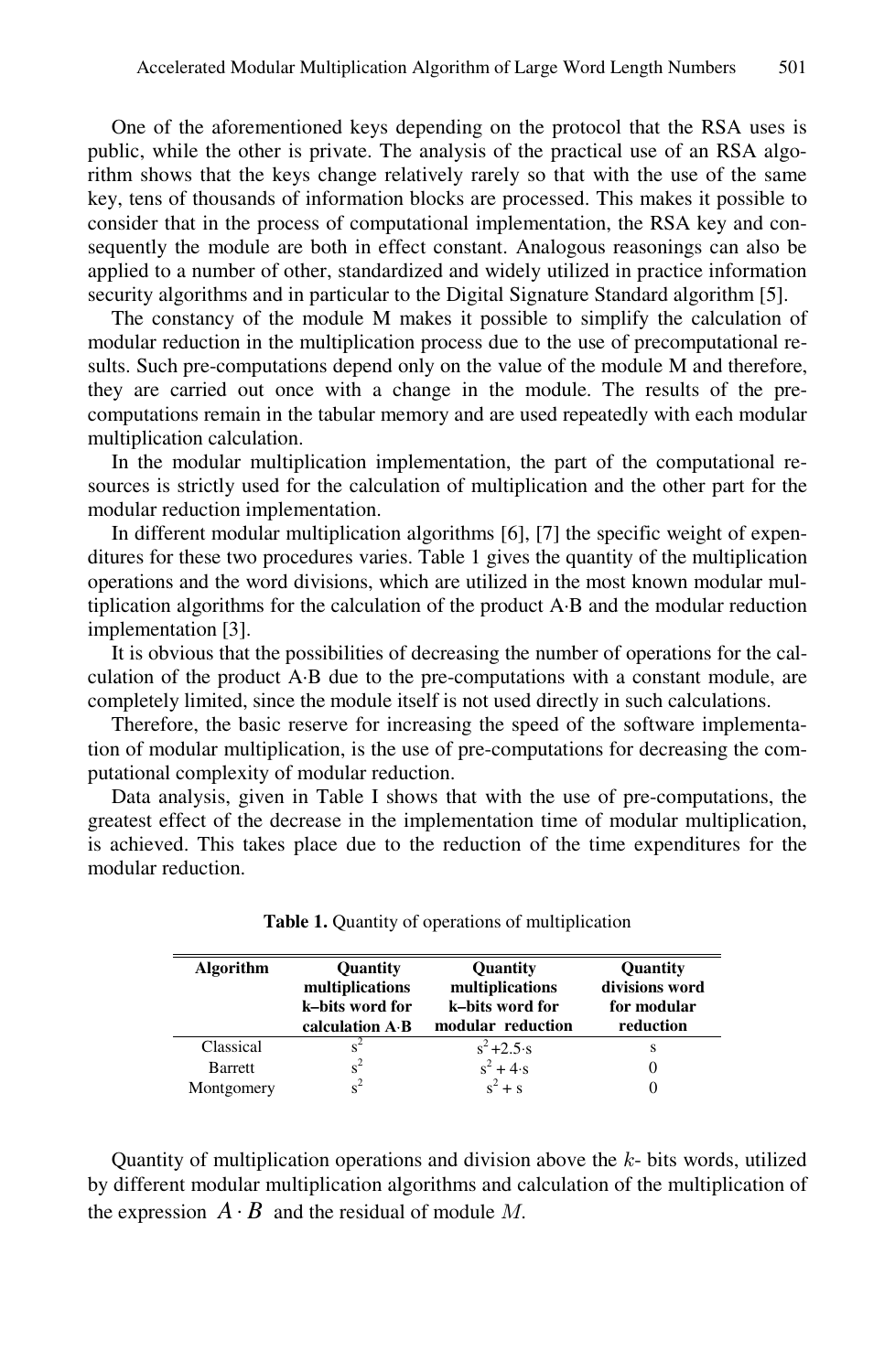## **5 Modular Multiplication Organization Based on Pre-computations with the Fixed Module**

In the classical algorithm (Algorithm 1) the modular reduction procedure,  $Reduce(X)$ , is carried out from the partial products  $a_i$ ⋅*B* and by shifting the code of multiplicand B by k bits to the left. In both cases, the length of the reduced number X is not more than  $(s+1)$  *k*- - bits words or more than  $(s+1)$ ⋅*k*=(*n*+*k*) bits  $x_0, x_1, x_2,...,x_{n+k-1}$ :

$$
X = \sum_{j=0}^{n+k-1} x_j \cdot 2^j, x_j \in \{0,1\}
$$
 (4)

The number X can be represented in the form of the sum of two components: (n−1) bits number *X*′′, which coincides with (n−1) low-order digits X and (n+k)- bits number  $X'$ , which consists of  $(k+1)$  high-order digits, coinciding with the similar bits of Xand  $(n-1)$  low-order digits, equal to zero:

$$
X = \sum_{j=0}^{n+k-1} x_j \cdot 2^j = X' + X''', X' = \sum_{j=n-1}^{n+k-1} x_j \cdot 2^j, X'' = \sum_{i=0}^{n-2} x_i \cdot 2^i
$$
 (5)

In accordance with the property of congruence for the modular reduction, the residual *X mod M* can be represented in the form of the modular reduction as the sum of the residuals of the components X composing *X*′ and *X*′′*:*

$$
X \mod M = (\sum_{j=0}^{n+k-1} x_j \cdot 2^j) \mod M = (X' + X'') \mod M =
$$
  
= (X' mod M + X'' mod M) mod M (6)

Since the high order digits,  $(n-1)$ - bits of module M are equal to one, and the *X<sup>''*</sup> is equal to (n−1)- bits number, then *Х*′′ <M and, accordingly *Х*′′ mod M = *Х*′′. Number *X*<sup> $\prime$ </sup> contains only k+1 significant digits. The rest n–1 low-order digits are equal to zero. Consequently,  $X'$  and accordingly  $X'$  mod M assume only  $2^{k+1}$  different values. All possible n- bits values of *X*′ mod M for the appropriate *X*′, can be pre-computed and stored in the memory as tables.

If we designate through Z the binary code, which consists of  $(k+1)$  high order significant digits *X*′:

$$
Z = \sum_{j=n-1}^{n+k-1} x_j \cdot 2^{j-n+1}
$$

and with  $T(Z) - n$ - bits code of the tabular value  $T(Z) = X'$  mod $M$ , then the modular reduction procedure  $Reduce(X)$  is realized in accordance with the following expression:

$$
Reduce(X) = X \mod M = (T(Z) + X'') \mod M \tag{7}
$$

In this case, the computational complexity of the modular reduction implementation is determined by maximum two operations of addition between (n+k)- bits numbers: the first for the calculation of  $T(Z) + X''$  and the second for executing the subtraction  $(T(Z) + X'') - M$ , if  $T(Z) + X'' \geq M$ .

Since  $0 \leq T(Z) + X'' < 2 M$ , for the modular reduction  $(T(Z) + X'')$  mod M not more than one subtraction of n- bits numbers, is required. Therefore, the execution time of the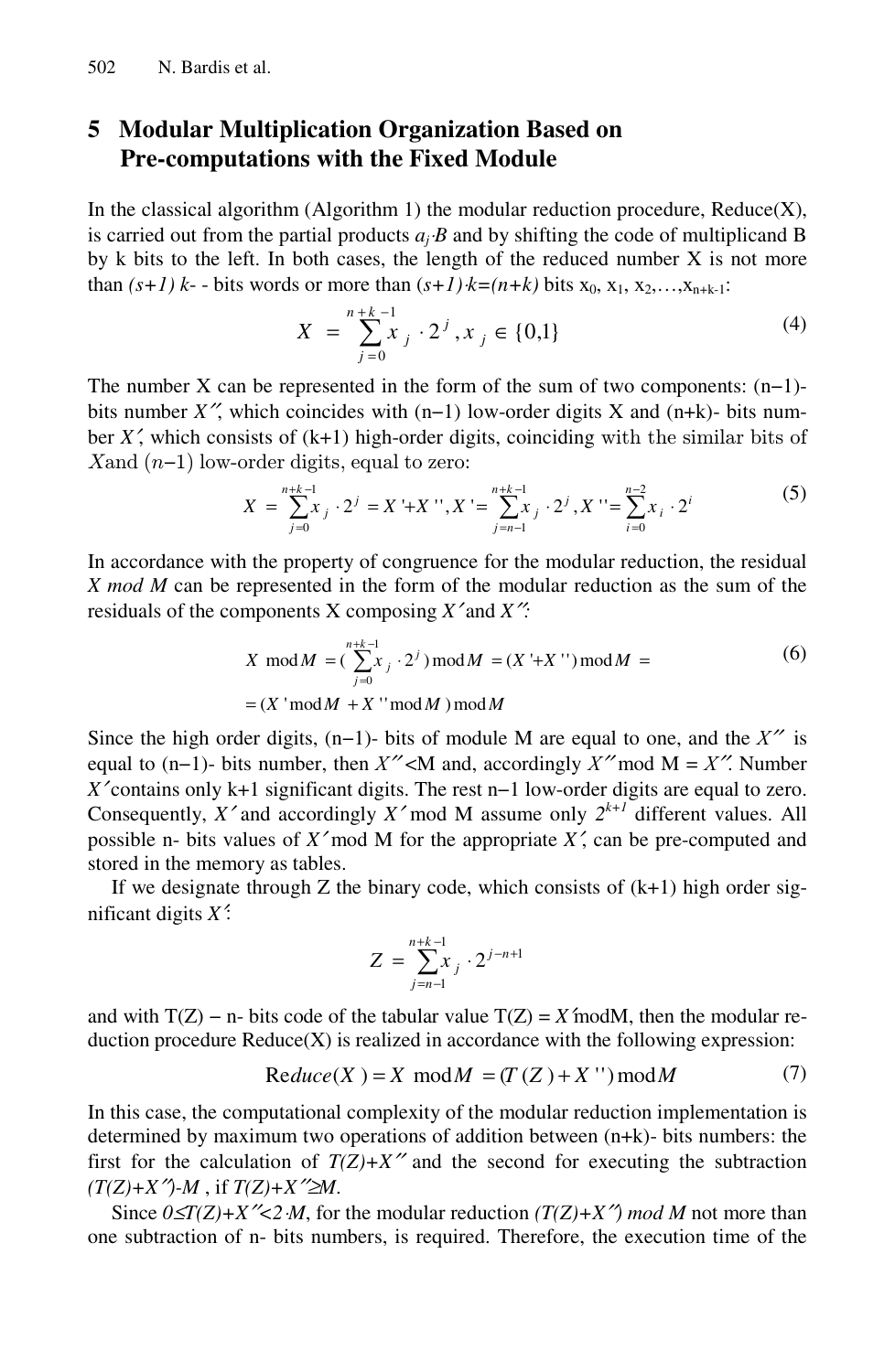procedure will not exceed  $2 \cdot (s+1) \cdot t_a$ , with the average value of  $1.5 \cdot s \cdot t_a$ . The storage memory, which is required for storing all the pre-computed possible values of T(Z) comprises  $2^{k+1}$ ⋅n bits or  $2^{k+1}$ ⋅s of k- bits words.

The proposed approach is especially effective in the implementation of modular multiplication on the low-bits microprocessors, micro-controllers and smart cards. In this case, the memory size for storing the results of pre-computations with a constant module, proves to be completely acceptable for the majority of applications.

For example, for the accelerated multiplication implementation of the 1024- bits numbers on the 8- bits micro-controller, the capacity of the required storage memory will compose of  $(2^9.128)=2^{16}$  of bytes (64 Kbyte).

For the accelerated modular multiplication implementation on the 16-bits processor r, the above capacity requires storage memory, which substantially grows and therefore decreases the effectiveness of the application of pre-computations.

In order to decrease the capacity of the memory required for storing the results of pre-computations T(Z), its multi-section organization, is proposed.

The essence of the proposed tables organization of pre-computations lies in the fact that the value  $X'$  is divided into q components:

$$
X' = X_1 + X_2 + \dots + X_q
$$

with lengths  $n+r_1$ ,  $n+r_1+r_2$ , ...,  $n+r_1+\ldots+r_q$ , since  $r_1+r_2+\ldots+r_q=k+1$ .

Each i- th constituting  $X'_{i}$  (*i*=1,...,*q*) contains ri high order significant digits, which coincide with the digits  $x_{n+h}$ ,  $x_{n+h+1}$ , ...,  $x_{n+h+1}$  of number X (h=0 for i=1 and h =r<sub>1</sub> + . . . + r<sub>i−1</sub> for i>1), and the rest of the low-order digits are equal to zero:

$$
X'_{i} = \sum_{h=g_{i}}^{g_{i}+r_{i}} x_{n+h} \cdot 2^{n+h}, g_{i} = \sum_{t=1}^{i-1} r_{t}, \forall i \in \{2,...,q\}, g_{1} = 0
$$
 (8)

Following this, in accordance with the property of congruence the modular reduction X mod M can be represented in the form:

*X* mod *M* = (*X* <sup>1</sup><sub>1</sub> mod *M* + *X* <sup>1</sup><sub>2</sub> mod *M* + ... + *X* <sup>1</sup><sub>q</sub> mod *M* + *X* <sup>1</sup>') mod *M* 

In order to determine each of the values of *X*′*i mod M*, the use of the precomputations results is proposed, where the results are previously calculated for all possible codes  $X'$ <sup>*i*</sup>. Since a quantity of significant (non zero) bits in code  $X'$ <sup>*i*</sup> is equal to  $r$ <sup>*i*</sup>, then the number of different values  $X'_{i}$  will comprise  $2^{r_i}$ , and the memory capacity for storing all possible values of  $X'$ *i mod M* respectively will be  $(2^{r_i} \cdot n)$  bit.

If we denote through  $Z_i$  the binary  $r_i$  - bits code, which contains only  $r_i$  high order significant digits *X*′*i*, then,

$$
Z_{i} = \sum_{h=g_{i}}^{g_{i}+r_{i}} x_{n+h} \cdot 2^{h-g_{i}}, g_{i} = \sum_{t=1}^{i-1} r_{t}, \forall i \in \{2,...,q\}, g_{1} = 0
$$
 (9)

If we denote through  $T_i(Z_i)$  – n bits code of the tabular value  $T_i(Z_i) = X_i' \mod M$ , then the modular reduction procedure is realized in accordance with the following expression:

$$
X \mod M = (\sum_{i=1}^{q} T_i (Z_i) + X'') \mod M \tag{10}
$$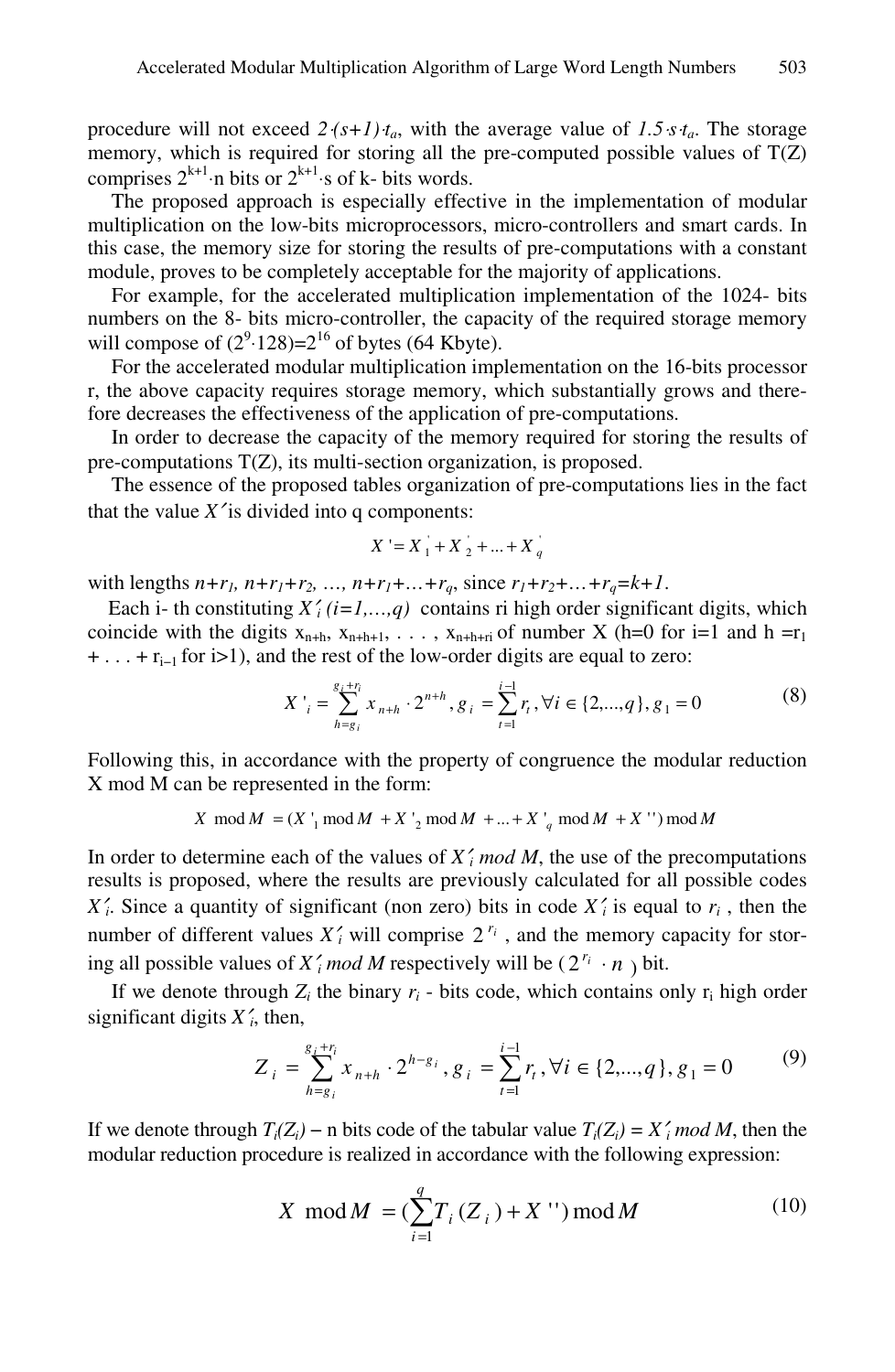The total volume of the tabular memory for storing  $T_1(Z_1), T_2(Z_2), \ldots, T_q(Z_q)$  comprises ∑ ⋅  $n \cdot \sum_{n=1}^{q} 2^{r_i}$  bits. The aforementioned example of storing T(Z) in one table, can be ex-

= *i* 1 amined as a special case of the results organization within subdivided tables, with precomputations for q=1.

The use of multi-section tables makes it possible to substantially decrease the memory capacity of their storage. For example, under the conditions of the example given above, for the accelerated multiplication implementation of 1024- bits numbers on the 8- bits micro-controller with the two-section memory (q=2,  $r_1 = 5$ ,  $r_2 = 4 = 2$ ), the required memory capacity will compose of  $1024 \cdot (2^5 + 2^4) = 10^{10} \cdot 48$  bits or 6144 bytes or 10.67 times less than during the single-section organization of tabular memory.

From another point of view, the use of multi-section organization of the tabular memory is combined with the increase of the execution time of the modular reduction. The calculation of the sum of expression  $(10)$  requires  $q(s+1)$  operations of summing up k- bits words.

The number of significant digits of the sum code will not exceed in this case n+q, so that, if  $r_1 \geq q+1$ , then for executing the modular reduction of sum with the use of the first table  $T_1(Z_1)$ , 1.5(s+1) addition operations are required, on average. The total number of the additional operations is: *(q+1.5)*⋅*(s+1)*.

#### **6 Conclusions**

The problem of increasing the performance of the modular multiplication software implementation, which is the basic computational operation used in a wide circle of information security algorithms was researched. It is shown that during the practical application of information security algorithms, based on the analytically insoluble tasks of the "number theory", the keys and consequently the module, change relatively rarely.

Based on the conducted research, a new algorithm was proposed for the modular multiplication that differs from the classical organization of the modular reduction execution. Reduction in the computational complexity of the software implementation is achieved by the use of pre-computations results, which depend only on the module and which are stored in the tabular memory. The performance estimation of the proposed algorithm and memory use for storing the pre-computations tables are theoretically substantiated.

The executed analysis showed that the speed of the software implementation of modular multiplication on the micro-controllers with the use of the proposed algorithm grows 1.5-2, in comparison with the most effective algorithm today, the Montgomery algorithm.

#### **References**

1. Bosselaers, A., Govaerts, R., Vandewalle, J.: Comparison of three modular reduction functions. In: Stinson, D.R. (ed.) CRYPTO 1993. LNCS, vol. 773, pp. 175–186. Springer, Heidelberg (1994)